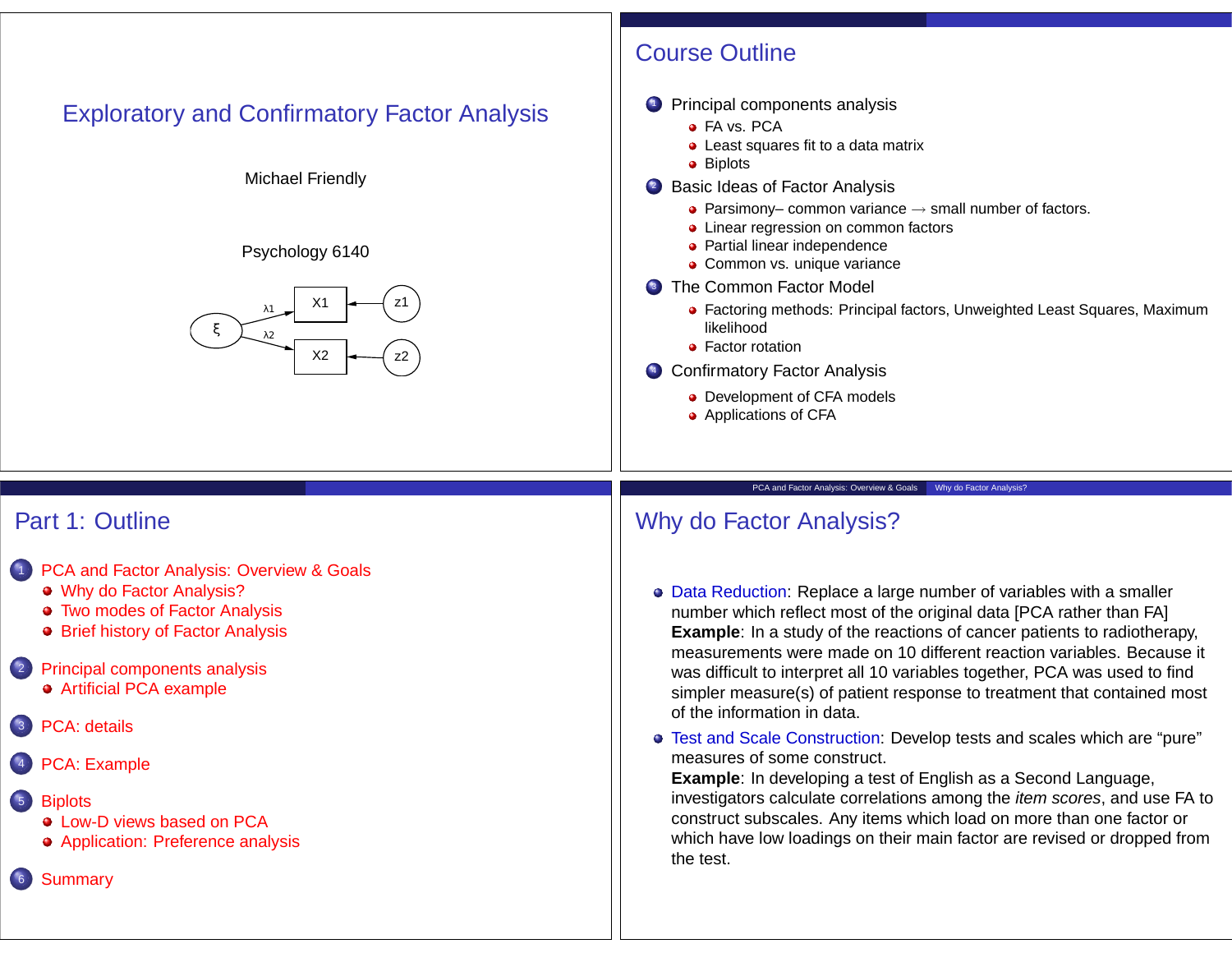## Why do Factor Analysis?

# Why do Factor Analysis?

Operational definition of theoretical constructs:

PCA and Factor Analysis: Overview & Goals Why do Factor Analysis?

- To what extent different observed variables measure the the same thing?
- Validity: Do they all measure it equally well?

**Example**: A researcher has developed 2 rating scales for assertiveness, and has several observational measures as well. They should all measure a single common factor, and the best measure is the one with the greatest common variance.

### Theory construction:

- Several observed measures for each theoretical construct (factors)
- How are the underlying factors related?

**Example**: A researcher has several measures of Academic self-concept, and several measures of educational aspirations. What is the correlation between the underlying, latent variables?

- Factorial invariance: Test equivalence of factor structures across several groups.
	- Same factor loadings?
	- Same factor correlations?
	- Same factor means?

**Example**: A researcher wishes to determine if normal people and depressive patients have equivalent factor structures on scales of intimacy and attachment she developed.

The most sensitive inferences about mean differences on these scales assume that the relationships between the observed variables (subscales) and the factor are the same for the two groups.

PCA and Factor Analysis: Overview & Goals Two modes of Factor Analysis

## Two modes of Factor Analysis

- **Exploratory Factor Analysis**: Examine and explore the interdependence among the observed variables in some set.
	- $\bullet$  Still widely used today ( $\sim$  50%)
	- Use to develop a structural theory: how many factors?
	- Use to select "best" measures of a construct.
- **Confirmatory Factor Analysis**: Test specific hypotheses about the factorial structure of observed variables.
	- Does for FA what ANOVA does for studying relations among group means.
	- Requires much more substantive knowledge by the researcher.
	- Provides exactly the methodology required to settle theoretical controversies.
	- Requires moderately large sample sizes for precise tests.

## PCA and Factor Analysis: Overview & Goals Two modes of Factor Analysis Principal component analysis vs. Factor analysis

## **Principal Components**

- A descriptive method for data reduction.
- Accounts for variance of the data.
- Scale dependent (**R** vs. **S**)
- Components are always uncorrelated
- Components are linear combinations of observed variables.
- Scores on components can be computed exactly.

### **Factor analysis**

- A statistical *model* which can be tested.
- Accounts for pattern of correlations.
- Scale free (ML, GLS)
- Factors may be correlated or uncorrelated
- **•** Factors are linear combinations of common parts of variables (unobservable variables)
- Scores on factors must always be estimated (even from population correlations)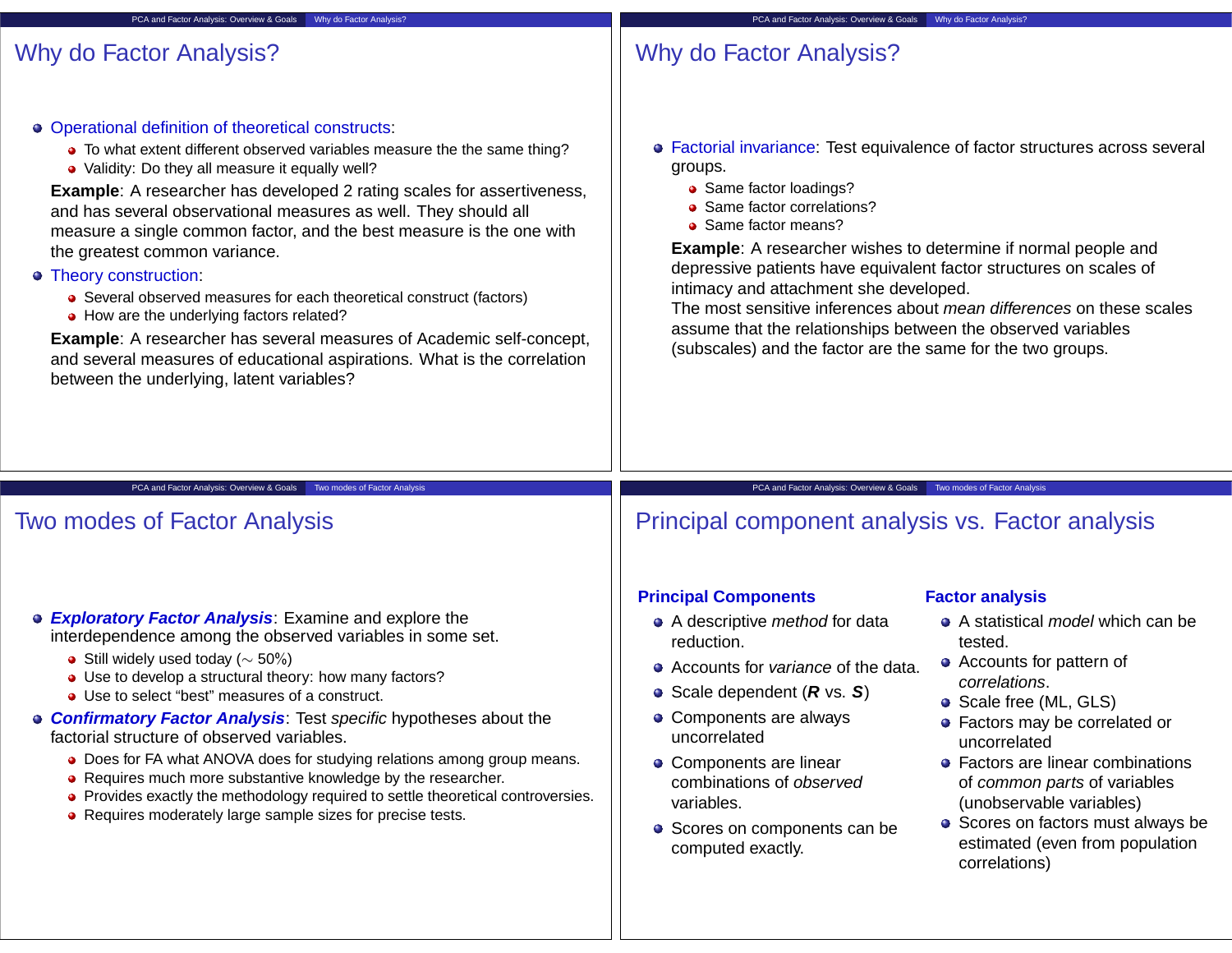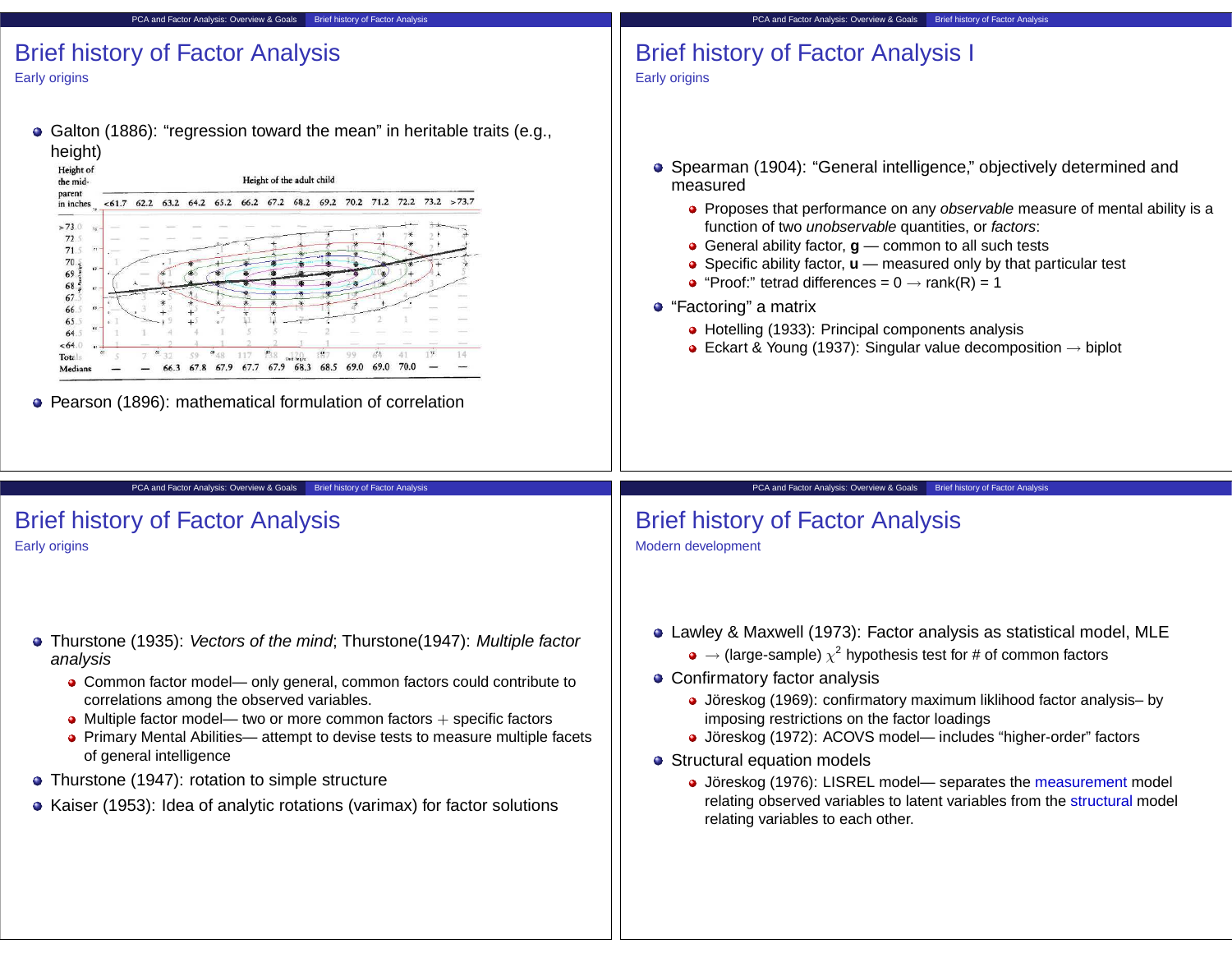## Principal components

- **Purpose**: To summarize the variation of several numeric variables by a smaller number of new variables, called components.
- The components are linear combinations— weighted sums— of the original variables.

Principal components analysis

$$
z_1 \equiv PC_1 = a_{11}X_1 + a_{12}X_2 + \cdots + a_{1p}X_p = \mathbf{a}_1^T \mathbf{x}
$$

- The first principal component is the linear combination which explains as much variation in the raw data as possible.
- The second principal component is the linear combination which explains as much variation not extracted by the first component

$$
z_2\equiv PC_2=a_{21}X_1+a_{22}X_2+\cdots+a_{2p}X_p=\textbf{a}_2^T\textbf{x}
$$

## Principal components

• The principal component scores are uncorrelated with each other. They represent uncorrelated (orthogonal) directions in the space of the original variables.



The first several principal components explain as much variation from the raw data as possible, using that number of linear combinations.

Principal components analysis Artificial PCA example

#### Principal components analysis

## Principal components

Galton's regresion/correlation/PCA diagram



# Artificial PCA example

- Some artificial data, on two variables, X and Y.
- We also create some linear combinations of X and Y, named A, B and C.

$$
A = X + Y
$$
\n
$$
B = 5*X + Y
$$
\n
$$
C = -2*X + Y
$$
\nThe data looks like this:\n
$$
X \t Y \t A \t B \t C
$$
\n
$$
14 \t 1 \t 15 \t 71 \t -27
$$
\n
$$
12 \t 2 \t 14 \t 62 \t -22
$$
\n
$$
13 \t 57 \t -20
$$
\n
$$
9 \t 3 \t 12 \t 48 \t -15
$$
\n
$$
10 \t 3 \t 13 \t 53 \t -17
$$
\n
$$
11 \t 3 \t 14 \t 58 \t -19
$$
\n
$$
...
$$
\n
$$
1 \t 10 \t 11 \t 15 \t 8
$$
\n
$$
2 \t 10 \t 12 \t 20 \t 6
$$

How much of the variance of X and Y do different linear combinations account for?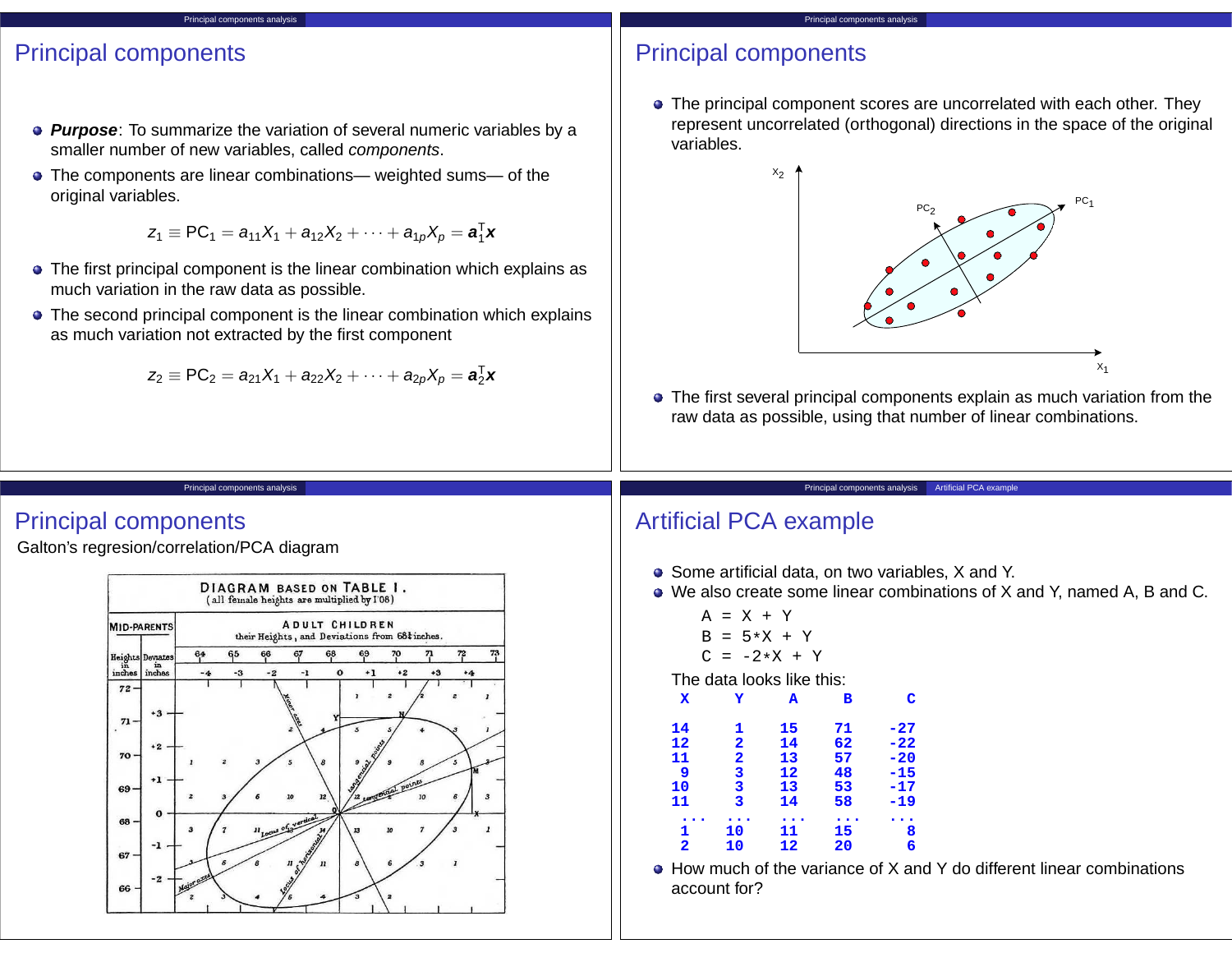| From simple regression, the <i>proportion</i> of variance of X accounted for by any<br>other variable, say A, is just $r_{\text{XA}}^2$ .<br>The correlations among these variables are:<br>$\mathbf{x}$<br>Y<br>C<br>$\sqrt{\text{NAME}}$<br>в<br>A<br>$-0.991$<br>1.000<br>$-0.866$<br>0.764<br>0.997<br>x<br>$-0.866$<br>1.000<br>$-0.339$<br>$-0.824$<br>0.924<br>Y<br>$-0.339$<br>1.000<br>$-0.673$<br>0.764<br>0.812<br>A<br>0.997<br>$-0.824$<br>0.812<br>1.000<br>$-0.978$<br>в<br>0.924<br>$-0.673$<br>$-0.978$<br>C<br>$-0.991$<br>1.000<br>The variances are:<br>x.<br>в<br>C<br>Y<br>$\mathbf{A}$<br>6.000<br>12.757<br>3.605<br>249.160<br>87.330<br>So, the total variance of X and Y is $12.76 + 6.00 = 18.76$ .<br>Therefore, the variance of X and Y accounted for by any other variable (say,<br>A) is<br>$r_{XA}^2 \sigma_X^2 = (.764)^2 (12.76) = 7.44$<br>$r_{\text{YA}}^2 \sigma_{\text{Y}}^2 = (-.339)^2 (6.00) = 0.69$<br>Total = $8.13 \rightarrow 8.13/18.76 = 43\%$ | The plot below shows the data, with the linear combinations, $A = X + Y$ , and<br>$C = -2X + Y$ .<br>$A = X + Y$<br>$C = -2X + Y$<br>12<br>16<br>As you may guess, the linear combination $C = -2X + Y$ accounts for more of<br>the variance in X and Y.<br>$r_{X}^2 c \sigma_X^2 = (-.991)^2 (12.76) = 12.53$<br>$r_{\gamma C}^2 \sigma_Y^2 = (.924)^2 (6.00) = 5.12$<br>Total = $17.65 \rightarrow 17.65/18.75 = 94\%$ |
|------------------------------------------------------------------------------------------------------------------------------------------------------------------------------------------------------------------------------------------------------------------------------------------------------------------------------------------------------------------------------------------------------------------------------------------------------------------------------------------------------------------------------------------------------------------------------------------------------------------------------------------------------------------------------------------------------------------------------------------------------------------------------------------------------------------------------------------------------------------------------------------------------------------------------------------------------------------------------------------------|--------------------------------------------------------------------------------------------------------------------------------------------------------------------------------------------------------------------------------------------------------------------------------------------------------------------------------------------------------------------------------------------------------------------------|
|                                                                                                                                                                                                                                                                                                                                                                                                                                                                                                                                                                                                                                                                                                                                                                                                                                                                                                                                                                                                |                                                                                                                                                                                                                                                                                                                                                                                                                          |
| Principal components analysis Artificial PCA example                                                                                                                                                                                                                                                                                                                                                                                                                                                                                                                                                                                                                                                                                                                                                                                                                                                                                                                                           | Principal components analysis Artificial PCA example                                                                                                                                                                                                                                                                                                                                                                     |
| Principal components finds the directions which account for the most<br>variance.<br>• Geometrically, these are just the axes of an ellipse (ellipsoid in 3D+) that<br>encloses the data<br>• Length of each axis $\sim$ eigenvalue $\sim$ variance accounted for<br>• Direction of each axis $\sim$ eigenvector $\sim$ weights in the linear combination                                                                                                                                                                                                                                                                                                                                                                                                                                                                                                                                                                                                                                      | Using PROC PRINCOMP on our example data, we find,<br>Difference<br>Eigenvalue<br>Proportion<br>Cumulative<br>17.6732<br>16.5898<br>0.942237<br>0.94224<br><b>PRIN1</b><br>1.0834<br>0.057763<br>PRIN2<br>1.00000<br>Eigenvectors                                                                                                                                                                                         |

**Principal components analysis** Artificial PCA example

Principal components analysis Artificial PCA example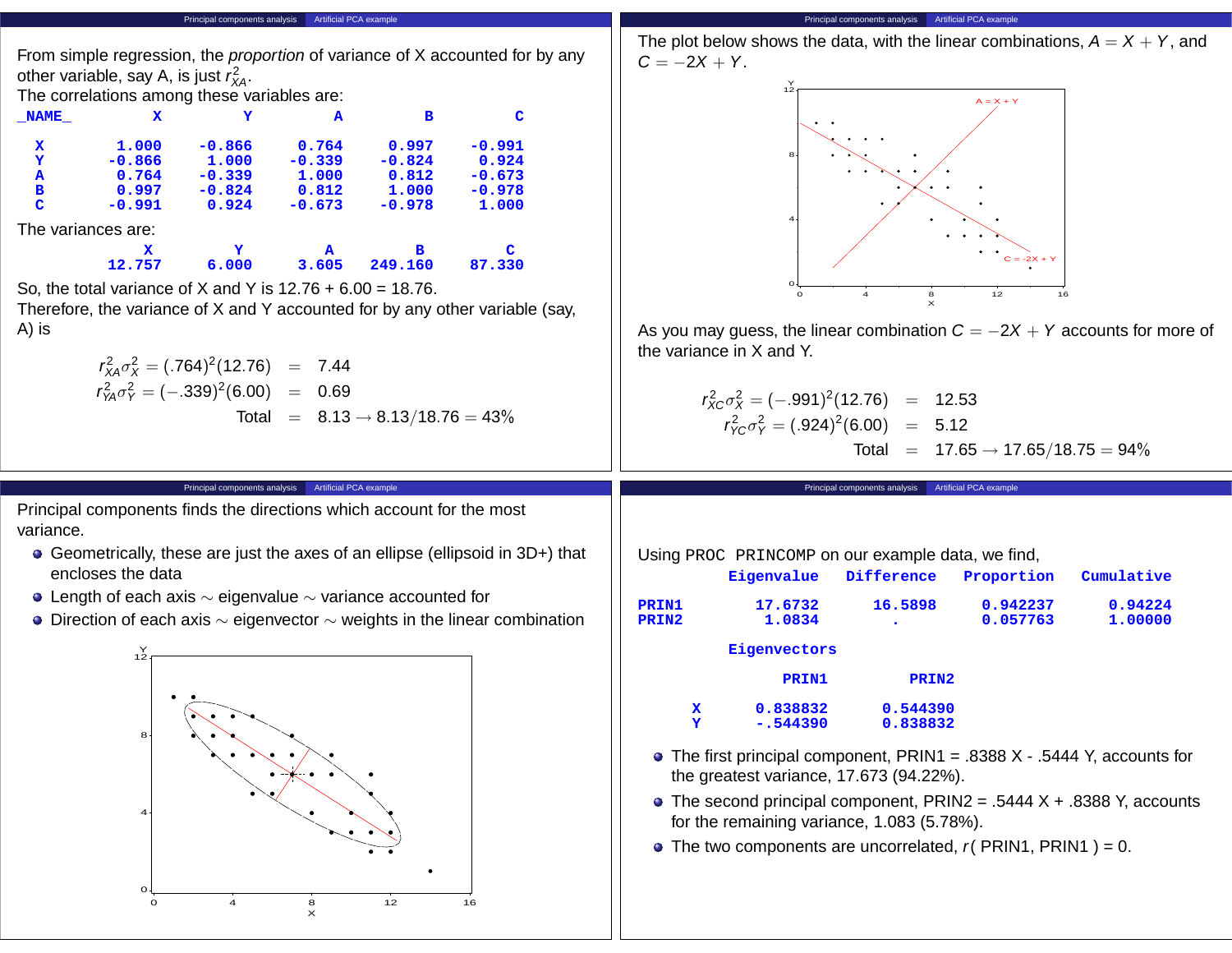### PCA: details

## PCA details: Covariances or correlations?

- Principal components can be computed from either the covariance matrix or the correlation matrix.
- Correlation matrix: all variables are weighted equally
- Covariance matrix: each variable is weighted ∼ its variance.
- Using the covariance matrix makes sense iff:
	- All variables are measured in comparable units
	- You have adjusted the scales of the variables relative to some external measure of importance
- o SAS<sup>.</sup>

PROC PRINCOMP data=mydata **options**; VAR **variables**;

**options**: COV - analyze the covariance matrix; PLOT=SCREE - produce scree plot

# PCA details: How many components?

- Complete set of principal components contains the same information as the original data— just a rotation to new, uncorrelated variables.
- **•** For dimension reduction, you usually choose a smaller number

PCA: details

- Four common criteria for choosing the number of components:
	- Number of eigenvalues  $> 1$  (correlation matrix only)— based on idea that average eigenvalue = 1
	- Number of components to account for a given percentage— typically 80–90% of variance
	- "Scree" plot of eigenvalues– look for an "elbow"
	- How many components are interpretable?

### SAS:

PROC PRINCOMP data=mydata N=**#\_components** OUT=**output\_dataset**;

VAR **variables**;

PCA: details PCA details: Scree plot



# PCA details: Parallel analysis

- Horn (1965) proposed a more "objective" way to choose the number of components (or factors, in EFA), now called parallel analysis
- The basic idea is to generate correlation matrices of random, uncorrelated data, of the same size as your sample.

PCA: details

- Take # of components =the number of eigenvalues from the observed  $data > eigenvvalues$  of the random data.
- **•** From scree plot, this is where the curves for observed and random data cross.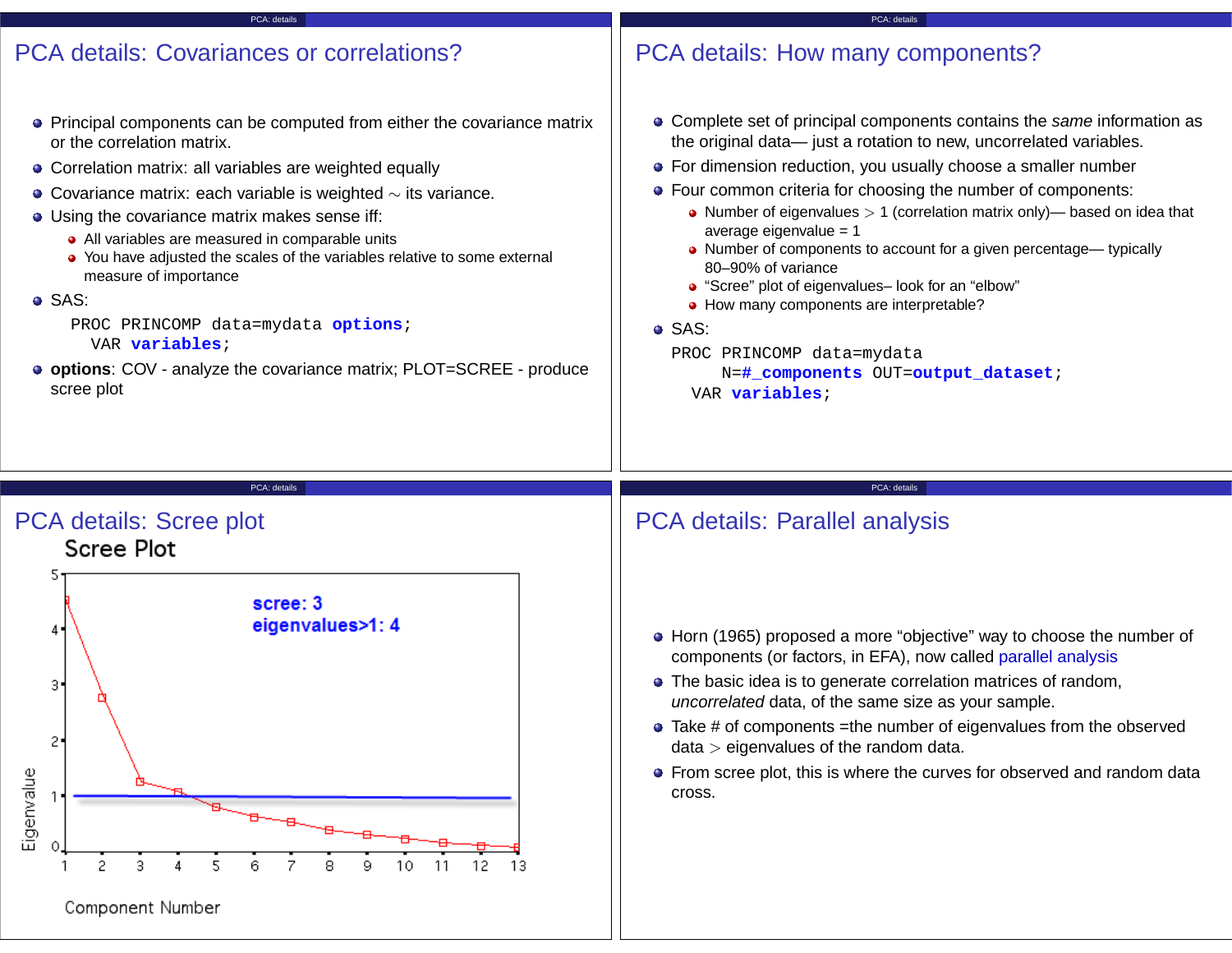#### PCA: details

## PCA details: Parallel analysis

Holzinger-Swineford 24 psychological variables:



## PCA details: Interpreting the components

- Eigenvectors (component weights or "loadings")
	- Examine the signs & magnitudes of each column of loadings
	- $\bullet$  Often, the first component will have all positive signs  $\rightarrow$  "general/overall component"
	- Interpret the variables in each column with absolute loadings  $> 0.3 0.5$
	- Try to give a name to each
- Component scores
	- Component scores give the position of each observation on the component
	- Scatterplots of: Prin1, Prin2, Prin3 with observation labels
	- What characteristics of the observations vary along each dimension?

Paralell analysis and other criteria

## PCA details: Parallel analysis

Holzinger-Swineford 24 psychological variables: Other criteria



**proc princomp out=crimcomp;**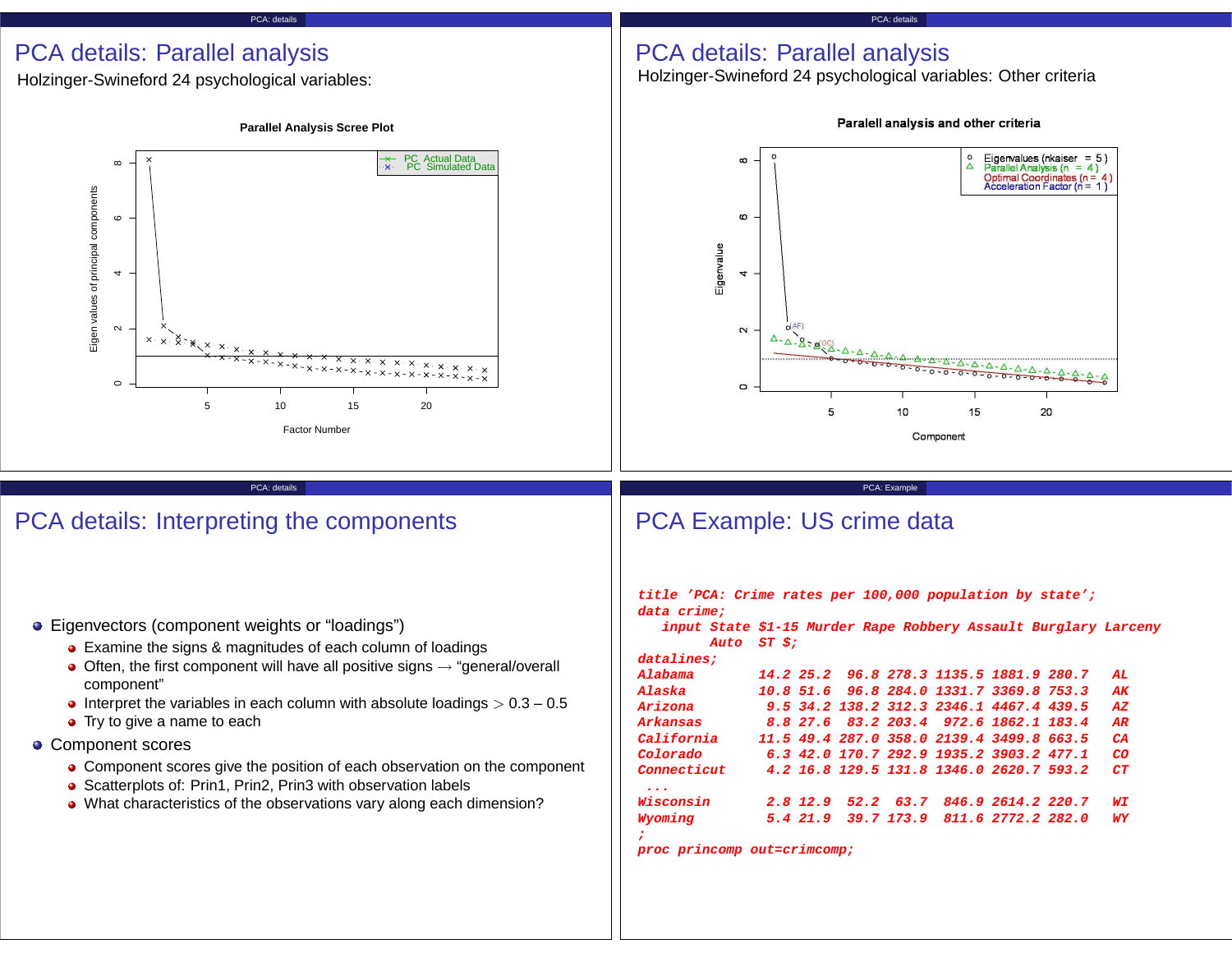### PCA: Example

# PCA Example: US crime data

|                                       |                                                                                                                                                                                                                 | <b>PCA Example: US crime data</b>                                                              |                                                                                                                                                                                            |                                                                                  | <b>PCA Example: US crime data</b>                                                                                                       |                                                                                                                                                                                                                                       |                                                                                   |                                                                           |                                                                                                                         |                                                                       |                                                                       |                                                                                              |  |
|---------------------------------------|-----------------------------------------------------------------------------------------------------------------------------------------------------------------------------------------------------------------|------------------------------------------------------------------------------------------------|--------------------------------------------------------------------------------------------------------------------------------------------------------------------------------------------|----------------------------------------------------------------------------------|-----------------------------------------------------------------------------------------------------------------------------------------|---------------------------------------------------------------------------------------------------------------------------------------------------------------------------------------------------------------------------------------|-----------------------------------------------------------------------------------|---------------------------------------------------------------------------|-------------------------------------------------------------------------------------------------------------------------|-----------------------------------------------------------------------|-----------------------------------------------------------------------|----------------------------------------------------------------------------------------------|--|
| Output:<br>1<br>2<br>з<br>5<br>6<br>7 | Eigenvalue<br>4.11495951<br>1.23872183<br>0.72581663<br>0.31643205<br>0.25797446<br>0.22203947<br>0.12405606<br>• Eigenvalues $> 1: 2$ components<br>• Proportion $> .80$ : 2 components<br>• Interpretability? | Difference<br>2.87623768<br>0.51290521<br>0.40938458<br>0.05845759<br>0.03593499<br>0.09798342 | Eigenvalues of the Correlation Matrix<br>Proportion<br>0.5879<br>0.1770<br>0.1037<br>0.0452<br>0.0369<br>0.0317<br>0.0177<br>• Differences (numerical version of scree plot): 3 components | Cumulative<br>0.5879<br>0.7648<br>0.8685<br>0.9137<br>0.9506<br>0.9823<br>1.0000 | Output:<br>Murder<br>Rape<br>Robbery<br>Assault<br>Burglary<br>Larceny<br>Auto<br>Which variables have large weights on each component? | Prin1<br>0.3002<br>0.4317<br>0.3968<br>0.3966<br>0.4401<br>0.3573<br>0.2951<br>• Prin1: all positive weights: Overall crime index<br>• Prin2: Property crimes $(+)$ vs. Violent crimes $(-)$<br>• Prin3: Robbery, auto vs. Larceny ?? | Prin2<br>$-.6291$<br>$-.1694$<br>0.0422<br>$-.3435$<br>0.2033<br>0.4023<br>0.5024 | Prin3<br>0.1782<br>$-.2441$<br>0.4958<br>$-.0695$<br>$-.2098$<br>$-.5392$ | Eigenvectors<br>Prin4<br>$-.2321$<br>0.0622<br>$-.5579$<br>0.6298<br>$-.0575$<br>$-.2348$<br>$0.5683$ $0.4192$ $0.3697$ | Prin5<br>0.5381<br>0.1884<br>$-.5199$<br>$-.5066$<br>0.1010<br>0.0300 | Prin6<br>0.2591<br>$-.7732$<br>$-.1143$<br>0.1723<br>0.5359<br>0.0394 | Prin7<br>0.2675<br>$-.2964$<br>$-.0039$<br>0.1917<br>$-.6481$<br>0.6016<br>$-.0572 \t0.1470$ |  |
|                                       |                                                                                                                                                                                                                 | PCA: Example                                                                                   |                                                                                                                                                                                            |                                                                                  |                                                                                                                                         |                                                                                                                                                                                                                                       |                                                                                   | PCA: Example                                                              |                                                                                                                         |                                                                       |                                                                       |                                                                                              |  |
|                                       |                                                                                                                                                                                                                 |                                                                                                | <b>PCA Example: Plotting component scores</b>                                                                                                                                              |                                                                                  | <b>PCA Example: Plotting component scores</b>                                                                                           |                                                                                                                                                                                                                                       |                                                                                   |                                                                           |                                                                                                                         |                                                                       |                                                                       |                                                                                              |  |
|                                       |                                                                                                                                                                                                                 | PCA. Crime rates per 100,000 population by state                                               |                                                                                                                                                                                            | %plotit(data=crimcomp, plotvars=prin2 prin1, labelvar=ST);                       |                                                                                                                                         |                                                                                                                                                                                                                                       |                                                                                   |                                                                           |                                                                                                                         |                                                                       |                                                                       | %plotit(data=crimcomp, plotvars=prin3 prin1, labelvar=ST);                                   |  |



#### PCA: Crime rates per 100,000 population by state  $_{\rm *}$  NY  $*$  MA  $2 -$ Prin3  $\underset{\text{NJOH}}{\ast}$  $AL$   $\mathbb{R}^1$  $* W$ <br>SD NI ΤN \* MO  $*M$ MD  $X^*$  MD<br> $*$  TX  $*$  AK  $***CA**$ GA<sup>\*</sup>  $0 *$  NV **MN UT**  $DE^*_{*}$ <br> $NM_*^*$ **KS**  $*$  SC  $\overrightarrow{v}$  with  $\frac{H}{\sqrt{k}}$  ORO \* \* FL<br>
WA  $*$  AZ  $-2$  $-\frac{1}{2}$  $\dot{\mathbf{0}}$  $-4$  $\overline{2}$  $\ddot{4}$  $6^{\circ}$ Prin1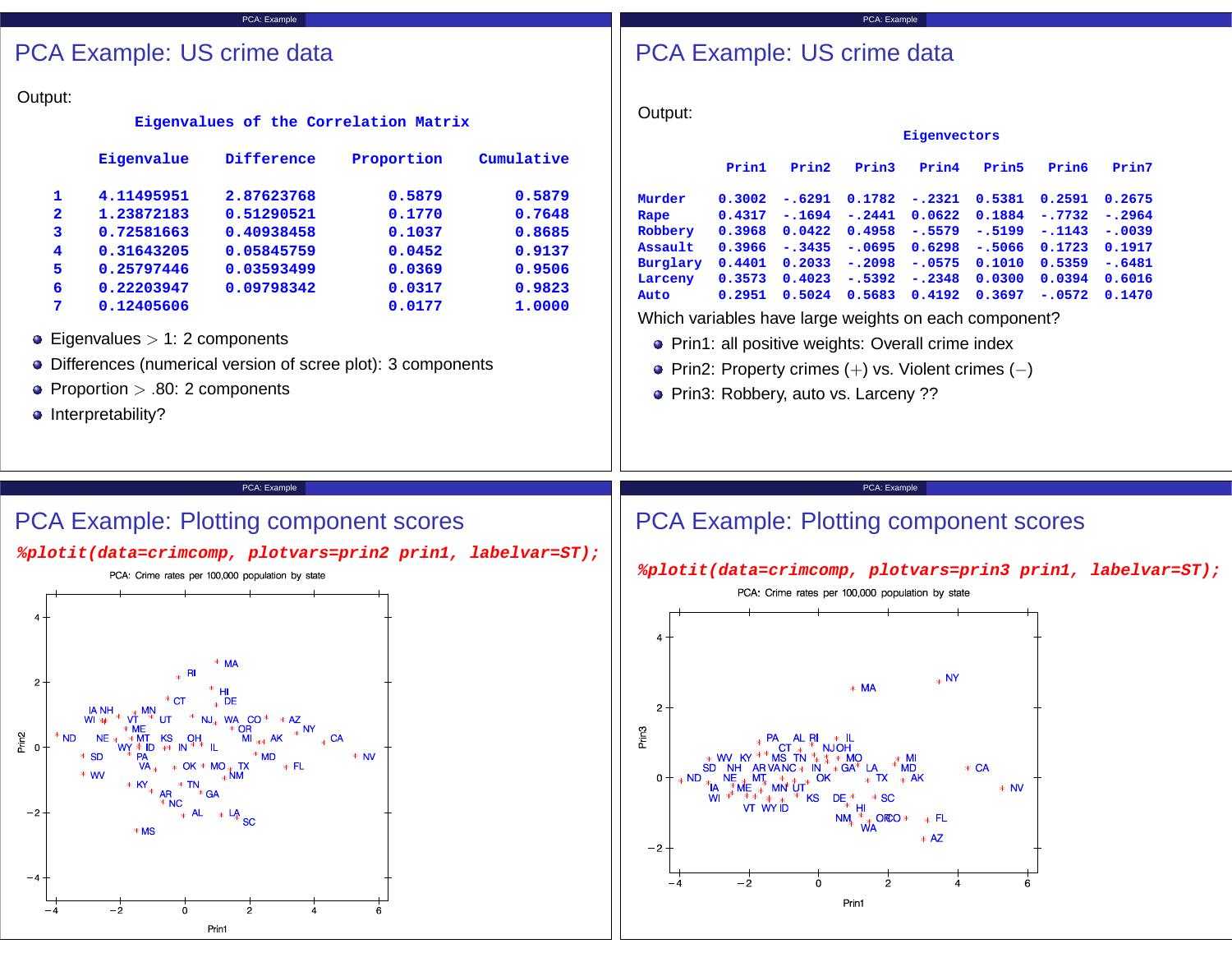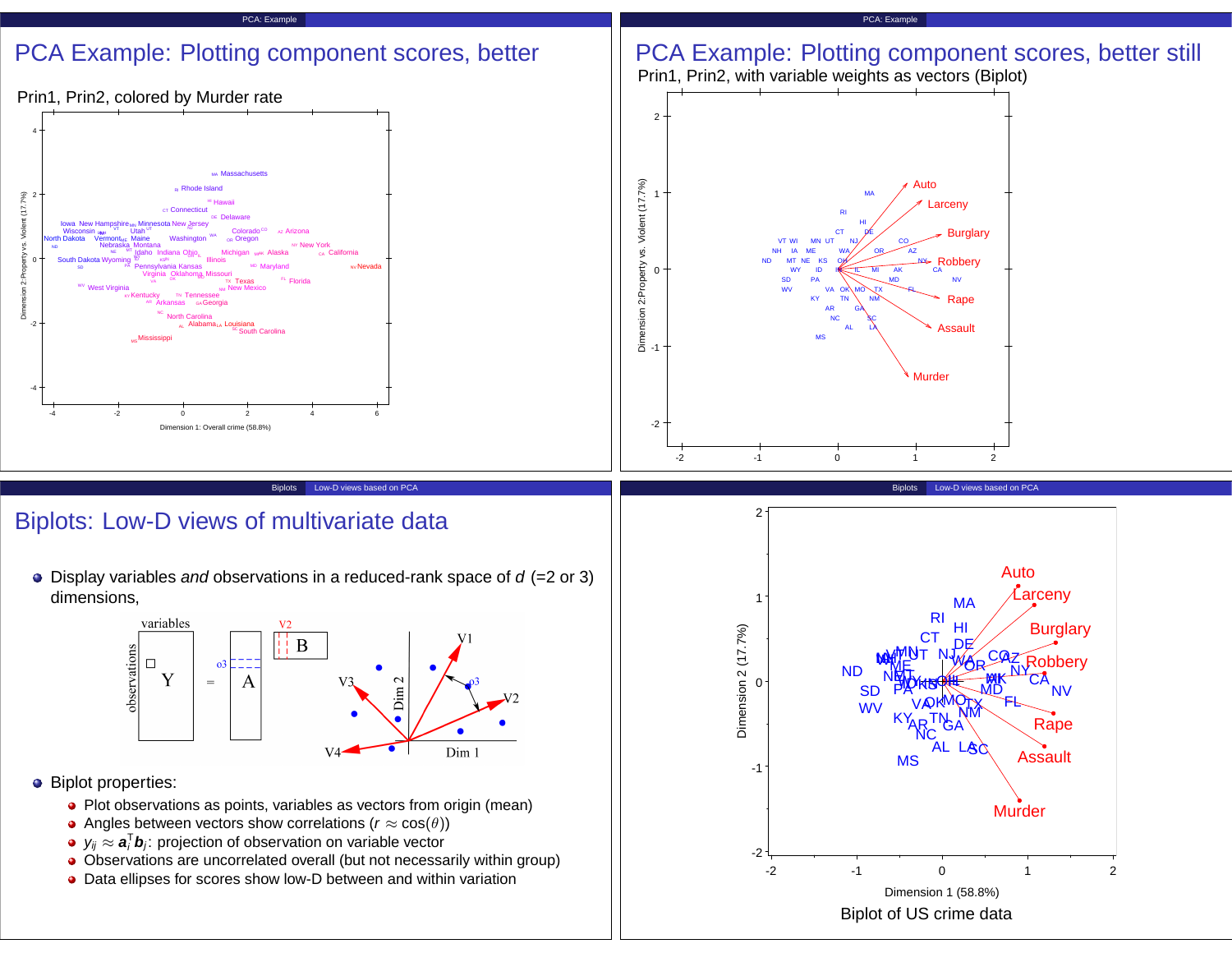#### Biplots Application: Preference analysis

## Application: Preference mapping I

- Judges give "preference" ratings of a set of objects
	- $\bullet$  How many dimensions are required to account for preferences?
	- What is the interpretation of the "preference map"?
	- NB: Here, the judges are treated as variables



Biplots Application: Preference analysis

# Application: Preference mapping II

Also obtain ratings of a set of attributes to aid interpretation

- Find correlations of attribute ratings with preference dimensions
- Project these into preference space



Biplots Application: Preference analysis

Example: Car Preference

Preference ratings

25 judges gave preference ratings for 17 automobile models:

| <b>MAKE</b> | <b>MODEL</b> | J1 | J2.                     | J3                      | J4 | J5                      | J6          | J7                      | J8 |                         | J9 J10                  |
|-------------|--------------|----|-------------------------|-------------------------|----|-------------------------|-------------|-------------------------|----|-------------------------|-------------------------|
| Cadillac    | Eldorado     | 0  | 8                       | $\Omega$                | 7  | 9                       | 9           | $\mathbf 0$             | 4  | 9                       |                         |
| Chevrolet   | Chevette     |    | 0                       | 5                       |    | $\overline{\mathbf{2}}$ | 0           | $\mathbf 0$             | 4  | $\overline{\mathbf{2}}$ | 3                       |
| Chevrolet   | Citation     |    | 4                       | 5                       | 3  | 3                       | $\Omega$    | 5                       | 8  | 1                       | 4                       |
| Chevrolet   | Malibu       |    | 6                       | $\overline{\mathbf{2}}$ | 7  | 4                       | $\Omega$    | $\mathbf 0$             | 7  | $\overline{\mathbf{2}}$ | 3                       |
| Ford        | Fairmont     |    | $\overline{\mathbf{2}}$ | $\overline{\mathbf{2}}$ | 4  | $\mathbf 0$             | $\Omega$    | 6                       | 7  |                         | 5                       |
| Ford        | Mustang      |    | 5                       | $\Omega$                | 7  |                         | 9           | 7                       | 7  | $\Omega$                | 5                       |
| Ford        | Pinto        |    | $\Omega$                | $\overline{2}$          |    | $\mathbf 0$             | $\Omega$    | $\mathbf 0$             | 3  | $\Omega$                | 3                       |
| Honda       | Accord       |    | 5                       | 5                       | 6  | 8                       | 9           | 7                       | 6  | $\Omega$                | 9                       |
| Honda       | Civic        | 8  | 4                       | 3                       | 6  | 7                       | $\Omega$    | 9                       | 5  | $\Omega$                | 7                       |
| Lincoln     | Continental  | 0  | 7                       | n                       | 8  | 9                       | 9           | $\mathbf 0$             | 5  | 9                       | $\overline{\mathbf{2}}$ |
| Plymouth    | Gran Fury    | 0  | 7                       | n                       | 6  | $\Omega$                | $\Omega$    | $\Omega$                | 4  | 3                       | 4                       |
| Plymouth    | Horizon      |    | 3                       |                         | 5  | 0                       | $\mathbf 0$ | 5                       | 6  | 3                       | 5                       |
| Plymouth    | Volare       | O  | 4                       | $\mathbf 0$             | 5  | $\mathbf 0$             | $\mathbf 0$ | $\overline{\mathbf{3}}$ | 6  | 1                       | 4                       |
|             | .            |    |                         |                         |    |                         |             |                         |    |                         |                         |

Analysis & biplot:

**%biplot(data=Cars, var=J1-J25, id=make);**



- 2 dimensions: 67% of variance (3: 75%)
- **•** Dim 1 separates Domestic vs. Foreign
- What is Dim 2?
- Clusters of judges vectors suggest market segmentation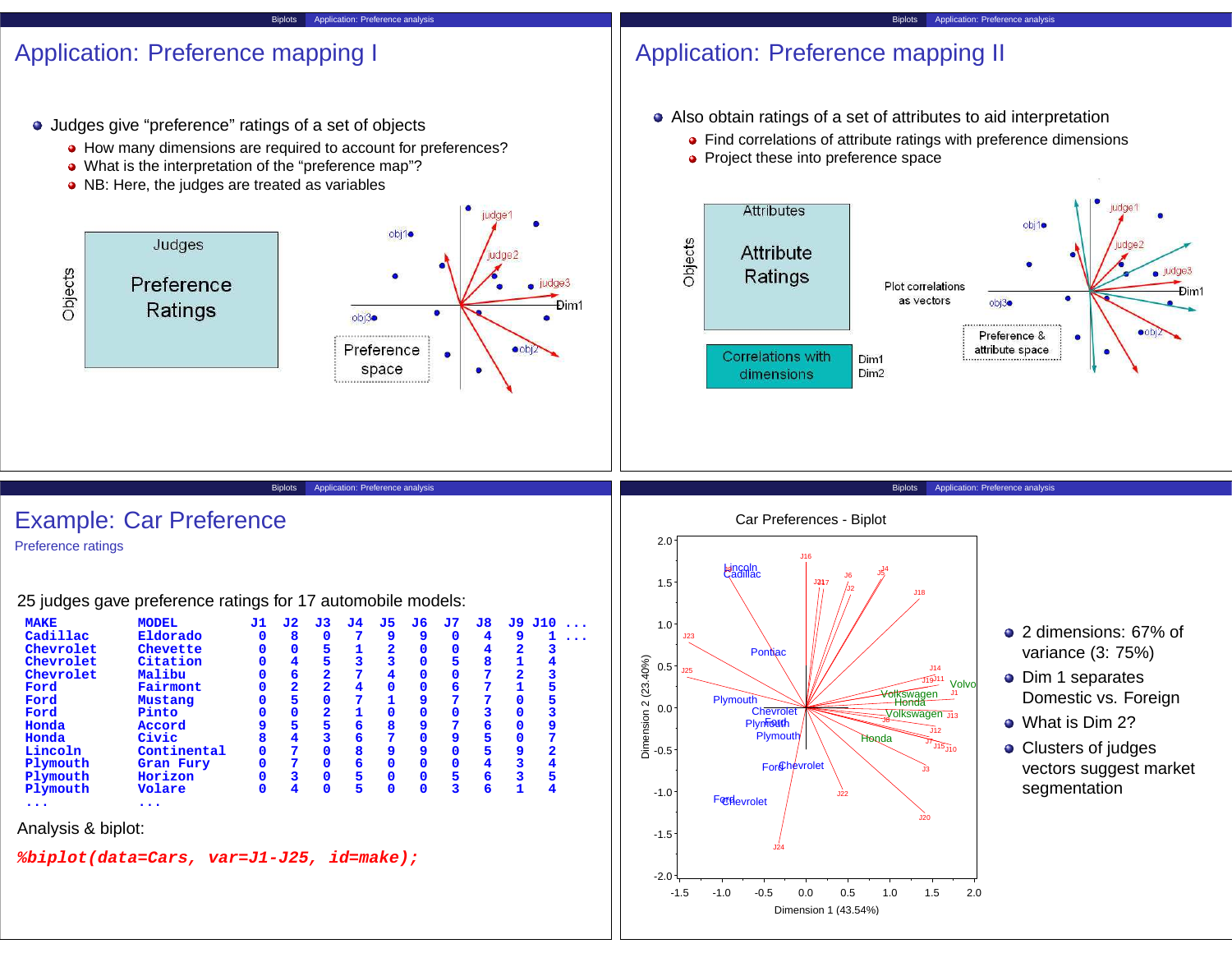#### Biplots Application: Preference analysis

## Example: Car Preference

Attribute ratings

We also have attribute ratings on 10 variables:

| <b>Model</b>                                 | <b>MPG</b>              | <b>Rel</b>              | Accel | <b>Brake</b> | Hand | Ride                    | Vis | Comf                    | Quiet                   | Cargo |
|----------------------------------------------|-------------------------|-------------------------|-------|--------------|------|-------------------------|-----|-------------------------|-------------------------|-------|
| Eldorado                                     | З                       | 2                       | 3     |              | 5    | 4                       | 3   | 5                       | 3                       |       |
| Chevette                                     | 5                       | 3                       | 3     | 5            | 4    | $\overline{\mathbf{2}}$ | 5   | $\overline{\mathbf{2}}$ | 2                       |       |
| Citation                                     | 4                       |                         | 5     | 5            | 5    | 5                       | 5   | 5                       | 2                       | 5     |
| Malibu                                       | 3                       |                         | з     |              | 4    | 4                       | 4   | 5                       | 4                       |       |
| Fairmont                                     | 3                       | 3                       | 2     |              | 3    | 4                       | 5   | 4                       | 3                       |       |
| Mustang                                      | 3                       | $\overline{\mathbf{2}}$ | 4     |              | 3    | $\overline{\mathbf{2}}$ | 3   | $\overline{2}$          | $\overline{\mathbf{2}}$ | 2     |
| Pinto                                        | 4                       | 1                       | 3     |              | 3    | 1                       | 3   | $\overline{2}$          | 2                       |       |
| Accord                                       | 5                       | 5                       | 5     | 4            | 5    | 3                       | 3   | 4                       | 3                       |       |
| Civic                                        | 5                       | 5                       | 4     | 5            | 4    | 3                       | 5   | 4                       | 3                       |       |
| Continental                                  | $\overline{\mathbf{2}}$ | 4                       | 5     | 3            | 3    | 5                       | 3   | 5                       | 5                       | 5     |
| Gran Fury                                    | $\overline{a}$          | 1                       | 3     | 4            | 3    | 5                       | 3   | 5                       | 3                       | 5     |
| Horizon                                      | $\overline{\mathbf{4}}$ | 3                       | 4     | 5            | 5    | 3                       | 5   | $\overline{\mathbf{2}}$ |                         | 5     |
| Volare                                       | $\overline{2}$          | 1                       | 5     | 3            | 3    | 3                       | 3   | 4                       | 2                       |       |
|                                              |                         |                         |       |              |      |                         |     |                         |                         |       |
| Analysis & biplot:                           |                         |                         |       |              |      |                         |     |                         |                         |       |
| %biplot(data=Cars, var=Rel--Cargo, id=make); |                         |                         |       |              |      |                         |     |                         |                         |       |



- **•** Traditional PCA of Attributes  $\times$  Objects
- **O** Dim 1: Performance
- Dim 2: Comfort
- How do these relate to preference dimensions?

#### Biplots Application: Preference analysis

Preferences and correlations with attributes



Correlations of Attribute ratings with Dimensions overlaid on Preference space

Example: Car Preference

Attribute ratings

Calculate correlations of the attribute ratings with the preference dimensions:

```
data components;
```

```
merge cars biplot(where=(_type_="OBS"));
run;
```
**proc corr data=components outp=vectors; var dim1 dim2;**

**with mpg reliable accel braking handling ride visible comfort quiet cargo;**

Biplots Application: Preference analysis

```
Output:
```

|                | DIM1    | DIM <sub>2</sub> |
|----------------|---------|------------------|
|                |         |                  |
| <b>MPG</b>     | 0.60289 | $-0.45661$       |
| Reliable       | 0.69996 | 0.13657          |
| Accel          | 0.16958 | 0.21867          |
| <b>Braking</b> | 0.27708 | $-0.47862$       |
| Handling       | 0.58163 | 0.18094          |
| Ride           | 0.12654 | 0.56731          |
| Visible        | 0.45048 | $-0.45278$       |
| Comfort        | 0.26021 | 0.44702          |
| Ouiet          | 0.22059 | 0.59791          |
| Cargo          | 0.29396 | 0.07101          |

Overlay these as vectors from the origin on the Preference space